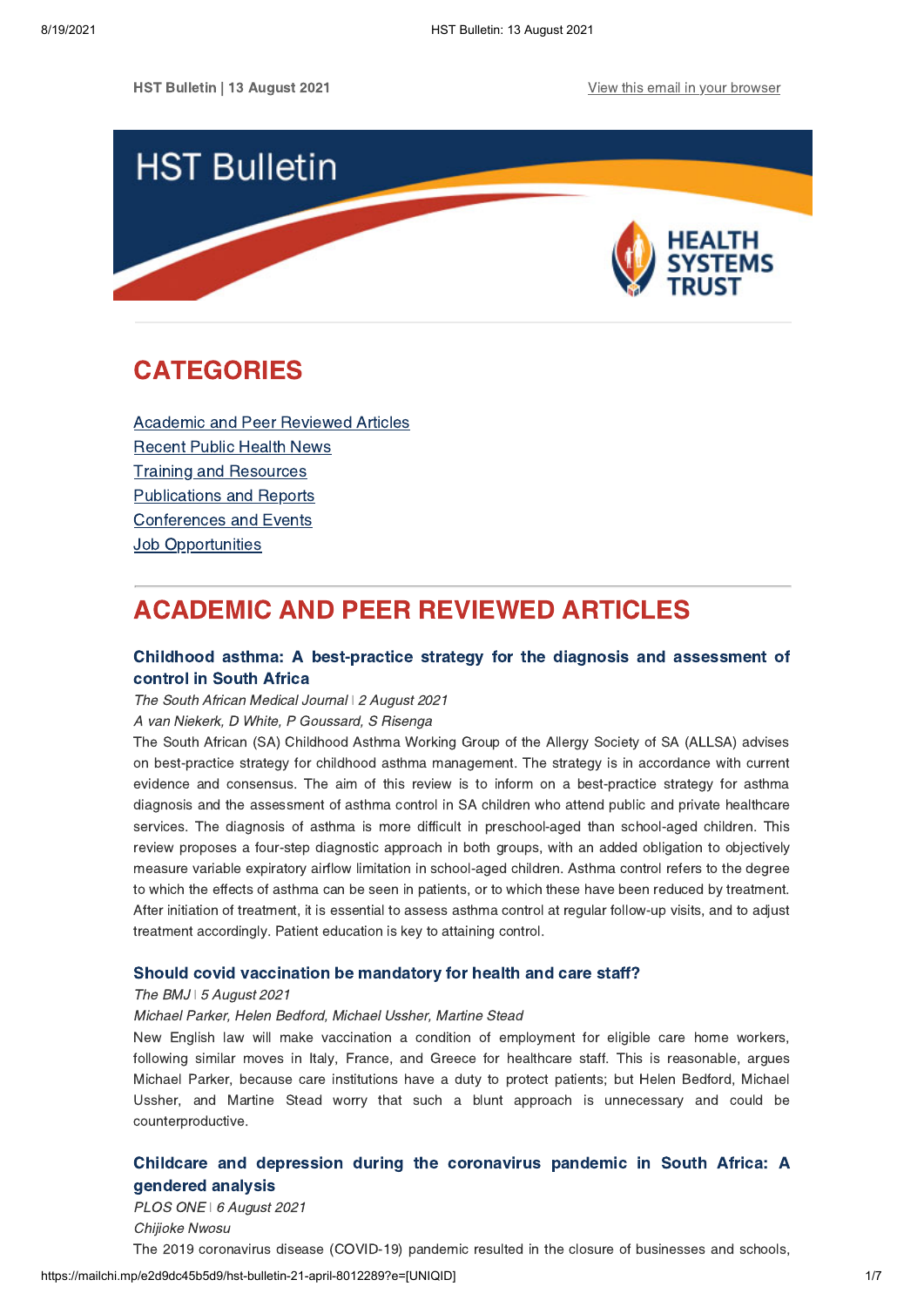#### 8/19/2021 HST Bulletin: 13 August 2021

the remote provision of services and the disruption of the services of professional childminders. These disruptions resulted in a significant increase in parental responsibility for childcare. Such a substantial increase in time requirements for childcare domestically has potential mental health consequences. We therefore ascertained the relationship between childcare and depression in South Africa during the pandemic.

## [Establishing targets for advanced HIV disease: A call to action](https://sajhivmed.org.za/index.php/hivmed/article/view/1266/2499)

Southern African Journal of HIV Medicine *ǀ* 10 August 2021

David Meya, Lillian Tugume, Vennie Nabitaka, Proscovia Namuwenge, Sam Phiri, et al.

The World Health Organization (WHO) has published a guideline for the management of individuals with advanced HIV disease (AHD) to reduce HIV-related deaths. The guideline consists of a package of recommendations including interventions to prevent, diagnose and treat common opportunistic infections, including tuberculosis (TB), cryptococcosis and severe bacterial infections, along with rapid initiation of antiretroviral treatment and enhanced adherence support. Currently no clear targets exist for these key interventions. Emerging programmatic data from Uganda, Tanzania and Nigeria suggest that an estimated 80% of eligible people continue to miss the recommended cryptococcal or TB testing, highlighting the remaining challenges to the effective implementation of WHO-recommended AHD packages of care in real-world resource-limited settings. The absence of mortality indicators for the leading causes of HIVrelated deaths, because of the lack of mechanisms to ascertain cause of death, has had a negative impact on establishing interventions to reduce mortality.

## Effects of adjusting [public health, travel, and social measures during the roll-out of](https://www.thelancet.com/journals/lanpub/article/PIIS2468-2667(21)00167-5/fulltext) COVID-19 vaccination: a modelling study

The Lancet Public Health | 10 August 2021

# Kathy Leung, Joseph Wu, Gabriel Leung

Since the emergence of the COVID-19 pandemic in late 2019, various public health and social measures (PHSMs) have been implemented globally to suppress and mitigate the spread of SARS-CoV-2, including mask wearing, travel restrictions, intensive test-trace-and-isolate, physical distancing, school closure, curfews, and targeted or nationwide lockdowns. Although these PHSMs are essential to control the spread of the pandemic, many PHSMs carry a high economic and social cost. The gross domestic product of the world declined by 3·5% in 2020, according to the International Monetary Fund's World Economic Outlook released in January, 2021.1 With mass vaccination programmes against COVID-19 being rolled out in a number of countries in early 2021, many countries are hoping that regional mass vaccinations will help to contain further spread of SARS-CoV-2, such that stringent travel restriction and other PHSMs can be relaxed to resume economic growth.

[\(Return to Top\)](#page-0-1)

# <span id="page-1-0"></span>RECENT PUBLIC HEALTH NEWS

# [Covid-19: Junior doctors write to young people to acknowledge vaccine concerns](https://www.bmj.com/content/374/bmj.n1963)

## The BMJ News | 6 August 2021

A group of junior doctors from Scotland have written to young people in their age group to try to ease concerns they may have about receiving the Covid-19 vaccine. In an open letter sent on Friday 6 August the doctors, all in their 20s and 30s, acknowledged the pandemic's effects on the lives of young people and that some were reluctant to be vaccinated.1 "Young people have had to put parts of their lives on hold —which is frustrating. Sometimes it feels like we are just being left out. As young medics, we share that frustration. We want to get our lives back to normal as quickly as possible too," they wrote.

# [Fraudulent "COVID-19 Compensation Lottery Prize"](https://www.who.int/news/item/06-08-2021-fraudulent-covid-19-compensation-lottery-prize-scam-falsely-alleges-association-with-who-and-others) scam, falsely alleges association with WHO and others

#### World Health Organization | 6 August 2021

The World Health Organization (WHO) has been made aware of correspondences being circulated by scammers (acting under the name of Capital Finance, Inc. London), falsely notifying recipients of such correspondences that they have been selected as a beneficiary/winner of a US\$1 million lottery compensation prize payment for losses and damages suffered as a result of the COVID-19 pandemic.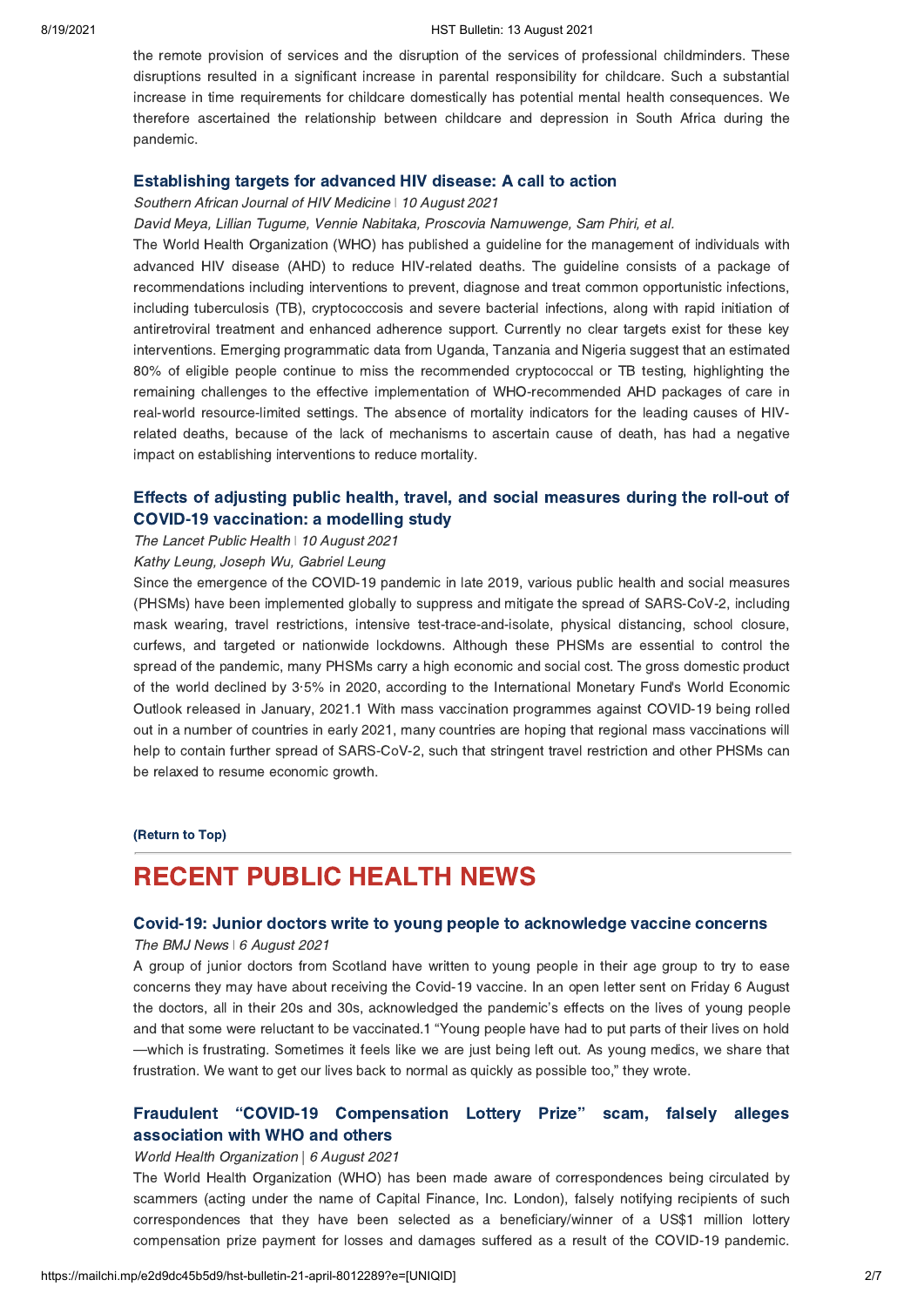#### 8/19/2021 HST Bulletin: 13 August 2021

These fraudulent correspondences falsely allege that the so-called "COVID-19 Lottery Compensation Prize" is brought to you by WHO, in association with the International Monetary Fund (IMF) and Bill & Melinda Gates Foundation (BMGF). These scammers—who claim to be a financial management firm in London—falsely state that they have been appointed by WHO to process payment of the "COVID-19 Lottery Compensation Prize".

## [Why Maternal Mortality Is So High in Sub-Saharan Africa](https://www.globalcitizen.org/en/content/maternal-mortality-sub-saharan-africa-causes/)

#### Global Citizen *ǀ* 6 August 2021

Maternal deaths have declined worldwide over the past two decades and are down by more than a third due to affordable, quality health care services. Not all countries, however, have benefited from advancements in technology and care. Each year about 303,000 women die from complications related to pregnancy or childbirth. Where a person lives shouldn't determine if they die, yet almost all of the maternal deaths (99%) occur in developing countries. The majority of maternal deaths, approximately 85% in 2017, occurred in sub-Saharan Africa and South Asia, especially in regions with low numbers of skilled health care workers. Sub-Saharan Africa alone accounted for roughly two-thirds of maternal deaths in the world.

### ['Worrying' numbers of pregnant women in intensive care with Covid](https://www.theguardian.com/world/2021/aug/09/worrying-numbers-of-pregnant-women-in-intensive-care-with-covid)

#### The Guardian | 10 August 2021

A record number of pregnant women were admitted to intensive care with Covid last month, data shows, as doctors raised concerns about vaccine hesitancy among expectant mothers and urged them to get jabbed as soon as possible. Figures from the Intensive Care National Audit and Research Centre (ICNARC) showed that in England, Wales and Northern Ireland 66 pregnant women ended up in intensive care in July, the highest number since the pandemic began and three times as many as April last year. A total of 46 recently pregnant women were also admitted to critical care.

## South Africa: What's Missing in South [Africa's Strategy to Get Breastfeeding Levels](https://allafrica.com/stories/202108110165.html) Up

#### allAfrica *ǀ* 10 August 2021

This year marks the 40th anniversary of the International Code for the Marketing of Breastmilk Substitutes. This was a landmark policy framework designed to stop commercial interests from discouraging breastfeeding and hence endangering the health and nutrition of the world's infants and young children. It was driven by research that showed human milk can meet all the nutritional needs of an infant during the first six months of life. In line with the code South Africa published regulations on infant formula in 2012. These stipulated a set of requirements in relation to product formulation, packaging and labelling, including clear and visible instructions for formula feeds. The regulations also prohibited direct marketing to the mothers, including rebates, marked down prices and free gifts and gadgets to incentivise sales. But South Africa still falls short of its breastfeeding target. The country failed to reach the ambitious exclusive breastfeeding target of 75% by 2017. By 2016 only 32% of babies were being exclusively breastfed.

## [Unvaccinated People Are Increasing the Chances for More Coronavirus Variants —](https://www.healthline.com/health-news/unvaccinated-people-are-increasing-the-chances-for-more-coronavirus-variants-heres-how) Here's How

#### Healthline *ǀ* 10 August 2021

Chances are, the coronavirus variant known as Epsilon might not be on your radar, but scientists sure are watching it. First discovered in California last December, it's now spreading in Pakistan. "This is worrisome, as it is more transmissible than original strains of the virus," said Dr. Purvi Parikh, an allergist and immunologist with the Allergy and Asthma Network in New York City. She added, "there is some early evidence" that the variant could be resistant to the vaccines. So far, scientists in the United States say COVID-19 vaccines seem to be holding up against a new crop of variants that include Gamma, Lambda, Delta Plus, and even the Delta variant that's responsible for 90 percent of new cases in the country. But some experts are worried the clock is ticking.

### [Women's Health In Africa Is A Pressing Human Rights Issue](https://longevitylive.com/anti-aging/womens-health-in-africa-is-a-pressing-human-rights-issue/)

#### Longevity *ǀ* 10 August 2021

August is Women's Month. As we examine global women's issues more closely, we are reminded of the topic of women's health in Africa. This is a subject that is increasingly being framed by the vital role that diagnostics plays in ensuring that long-term health across the continent improves and is preserved.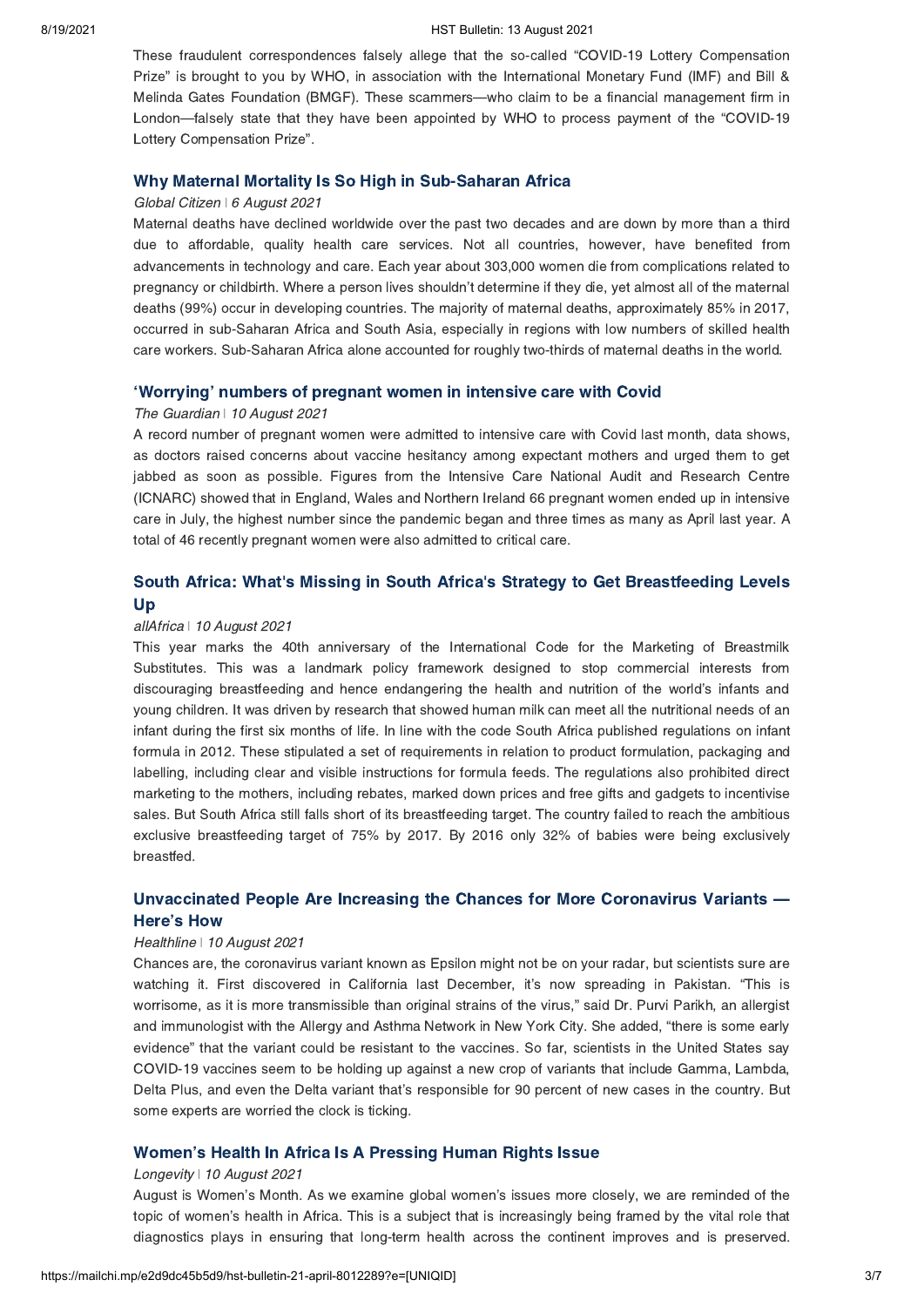#### 8/19/2021 HST Bulletin: 13 August 2021

According to the World Health Organisation (WHO), maternal health – or the health of women during pregnancy, childbirth and the postpartum period and reproductive health – is a human rights issue. Across the African continent, there are considerable gaps in maternal health interventions like antenatal care. While southern Africa reported almost universal coverage in 2010, about one third of pregnant women in in West Africa did not receive antenatal care visits.

# When you [should get your second Covid-19 shot in South Africa –](https://businesstech.co.za/news/trending/512034/when-you-should-get-your-second-covid-19-shot-in-south-africa-and-why-you-may-need-a-booster-down-the-line/) and why you may need a booster down the line.

#### BusinessTech *ǀ* 11 August 2021

New research shows that Moderna's vaccine may be the best option against the Delta variant of Covid-19 – and that a booster shot may be necessary if you have taken any of the other available vaccines. In a study of more than 50,000 patients in the Mayo Clinic Health System, researchers found the effectiveness of Moderna's vaccine against infection had dropped to 76% in July, when the Delta variant was predominant. This was down from 86% in early 2021, Reuters reported. Over the same period, the effectiveness of the Pfizer/BioNTech vaccine had fallen to 42% from 76%, the researchers said.

### [Answering the burning questions on young people and Covid-19](https://www.dailymaverick.co.za/article/2021-08-11-answering-the-burning-questions-on-children-and-the-covid-19-vaccine/)

### Maverick Citizen *ǀ* 11 August 2021

On Tuesday Daily Maverick in partnership with RX Radio, which broadcasts nationwide in children's hospital wards offering medical information as well as a platform for children to raise concerns on health issues, held a webinar moderated by Maverick Citizen editor Mark Heywood. The webinar focused on how Covid-19 affected children and addressed concerns on whether the vaccine is safe for children. In the discussion were public health and infectious diseases expert Professor Salim Abdool Karim and 18-yearold children's radio host Alex White from RX Radio.

## The WHO says Marburg virus has the [potential to 'spread far and wide', after fatal](https://www.businessinsider.co.za/west-africa-marburg-virus-man-dead-disease-internal-bleeding-2021-8) case in West Africa

#### Business Insider | 11 August 2021

A man in Guinea, West Africa, has died after contracting the Marburg virus, which causes internal bleeding and organ failure. The World Health Organisation (WHO) confirmed the man's death on August 9 and said the "highly infectious disease" has the potential to "spread far and wide." This marks the first time the Marburg virus has ever been detected in Guinea, per the WHO.

## [Women in Health: Young TB researcher blazing a trail](https://www.spotlightnsp.co.za/2021/08/12/women-in-health-young-tb-researcher-blazing-a-trail/)

#### Spotlight | 12 August 2021

It started with a promise to a little girl called Mary. Dr Caroline Pule (31) recalls she was about 13 years old when she read about the girl and how she lost both her parents to HIV. That same day, says Pule, she wrote in her diary, "Don't worry, Mary, I will find the cure for HIV. I will go find a cure for HIV." It was this story about Mary and how HIV was killing people that made Pule vow to do something about it. HIV can be suppressed in the body with life-saving antiretroviral medicines, but a cure or effective vaccine still remains elusive.

# [COVID crash course: A walkthrough of everything you need to know about viruses,](https://bhekisisa.org/article/2021-08-12-covid-crash-course-a-walkthrough-of-everything-you-need-to-know-about-viruses-variants-and-vaccines/) variants and vaccines

### Bhekisisa | 12 August 2021

While [half of the population of the United States has been fully vaccinated against COVID-19,](https://ourworldindata.org/covid-vaccinations?country=USA) South Africa has covered [less than 10% of its total population](https://ourworldindata.org/covid-vaccinations?country=OWID_WRL), mainly as a result of not being able to procure enough jabs. Companies can simply not produce enough shots for the world's needs, and because wealthy countries could afford to pay for vaccines before manufacturers knew how well they would work, countries like South Africa remain at the back of the queue. In the rest of Africa, the situation is far [worse. Unlike South Africa, most governments on the continent can't afford to buy vaccines directly from](https://mediahack.co.za/datastories/coronavirus/vaccinations/) manufacturers. The only way for such countries to get shots is to buy them via the international procurement mechanism, [COVAX.](https://www.gavi.org/vaccineswork/covax-explained) This means they only have access to the brands and numbers of jabs COVAX has procured.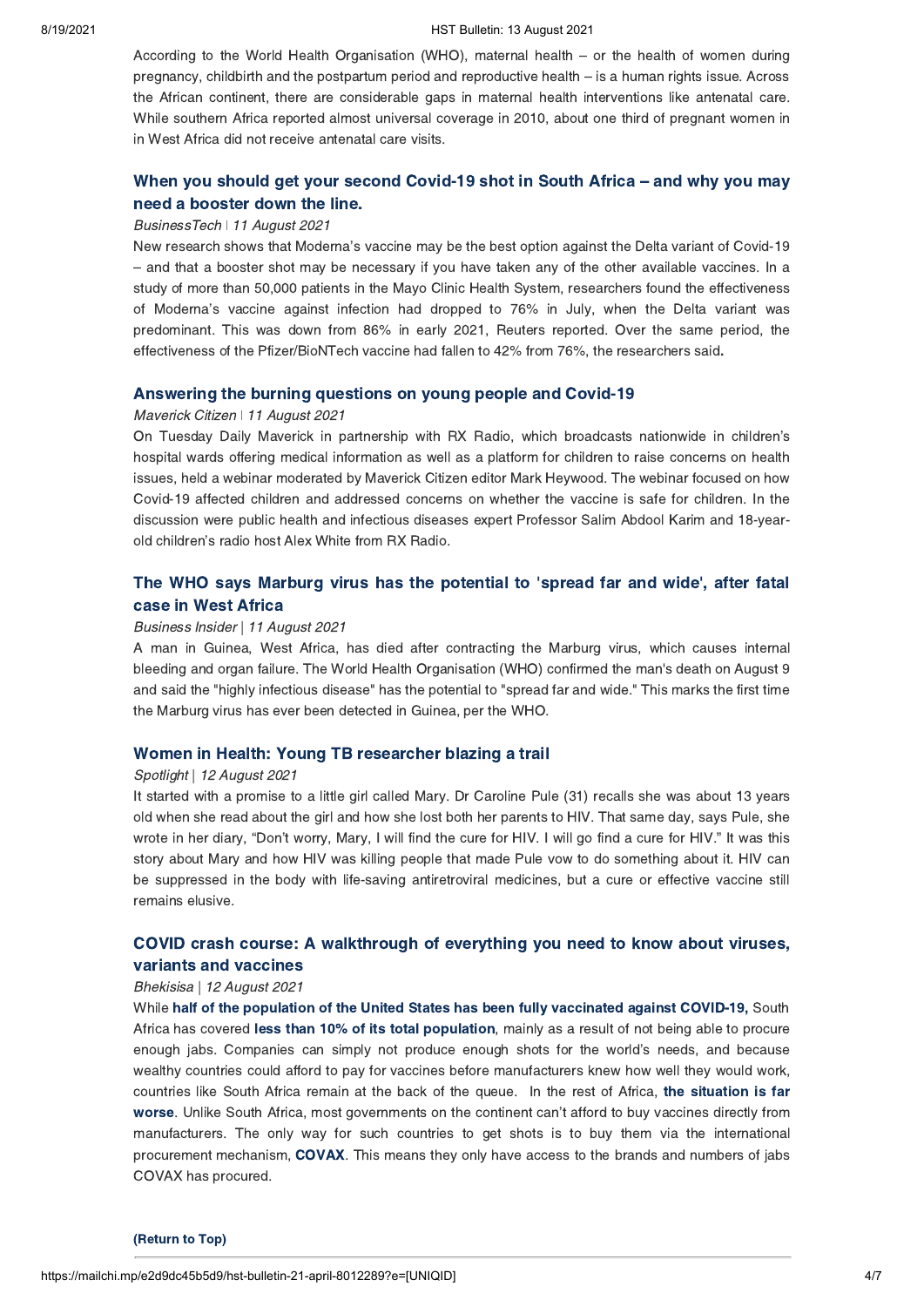# <span id="page-4-0"></span>TRAINING AND RESOURCES

#### [HSTi offers accredited and non-accredited short courses and full programmes](https://www.hstinstitute.co.za/Training)

The Health Systems Training Institute (HSTi) is the training arm of the Health Systems Trust (HST), a leading force in the South African public health sector. HST was established in 1992, on the brink of democracy in South Africa, and has since played a significant role in strengthening the national primary health system through health research, informatics, clinical support, capacity-building and training.

[\(Return to Top\)](#page-0-1)

# PUBLICATIONS AND REPORTS

## [Behavioral and Clinical Characteristics of Persons Living with Diagnosed HIV](https://www.cdc.gov/hiv/library/reports/hiv-surveillance-special-reports/no-28/index.html) Infection—Medical Monitoring Project, United States, 2019 Cycle

Centers for Disease Control and Prevention *ǀ* August 2021

This report is based, in part, on contributions by Medical Monitoring Project (MMP) participants, community and provider advisory boards, interviewers, and abstractors; the Data Coordinating Center for HIV Supplemental Surveillance at ICF International; and members of the Clinical Outcomes Team, Division of HIV/AIDS Prevention, National Center for HIV/AIDS, Viral Hepatitis, STD, and TB Prevention, CDC, Atlanta, Georgia.

## [Guidance for surveillance of SARS-CoV-2 variants: Interim guidance, 9 August 2021](https://www.who.int/publications/i/item/WHO_2019-nCoV_surveillance_variants)

#### The WHO | 9 August 2021

This document aims to describe a minimum set of surveillance activities recommended at the national level to detect and monitor the relative prevalence of SARS-CoV-2 variants and outline a set of activities for the characterization and assessment of risk posed by these variants. A set of indicators is also provided to standardize monitoring and public reporting of variant circulation.

The document is primarily intended for national and sub-national public health authorities and partners who support implementation of surveillance for SARS-CoV-2 variants. It complements the interim guidance on Public health surveillance for COVID-19, which provides overall guidance for public health surveillance of coronavirus disease 2019 (COVID-19) in humans. Additional guidance has been published for laboratory stakeholders on diagnostic testing for SARS-CoV-2 and sequencing for public health goals, alongside an implementation guide for SARS-CoV-2 sequencing.

## [Fast Facts on Climate Change and Health](https://www.who.int/publications/i/item/fast-facts-on-climate-change-health)

#### The WHO | 10 August 2021

Climate change is resulting in poorer health outcomes, increasing mortality and is a driver of health inequities. However, health is well placed to be a significant part of the solution; the positive health impacts from stronger climate change action can motivate stronger global ambition; health systems which are resilient to climate change can help protect their populations from the negative impacts (in the short and longer terms); and sustainable low carbon health systems can make a substantial contribution to reducing national and global emissions.

[\(Return to Top\)](#page-0-1)

# <span id="page-4-1"></span>CONFERENCES AND EVENTS

## [SAMA Virtual Conference](https://www.exbo.co.za/REG/dynamic_forms/generated_forms/sama_2021_virtual_register.php)

COVID review Date: 21 August 2021 Time: 14:00 – 18:00 Ethics Workshop Date: 22 August 2021 Time: 09:00 – 14:00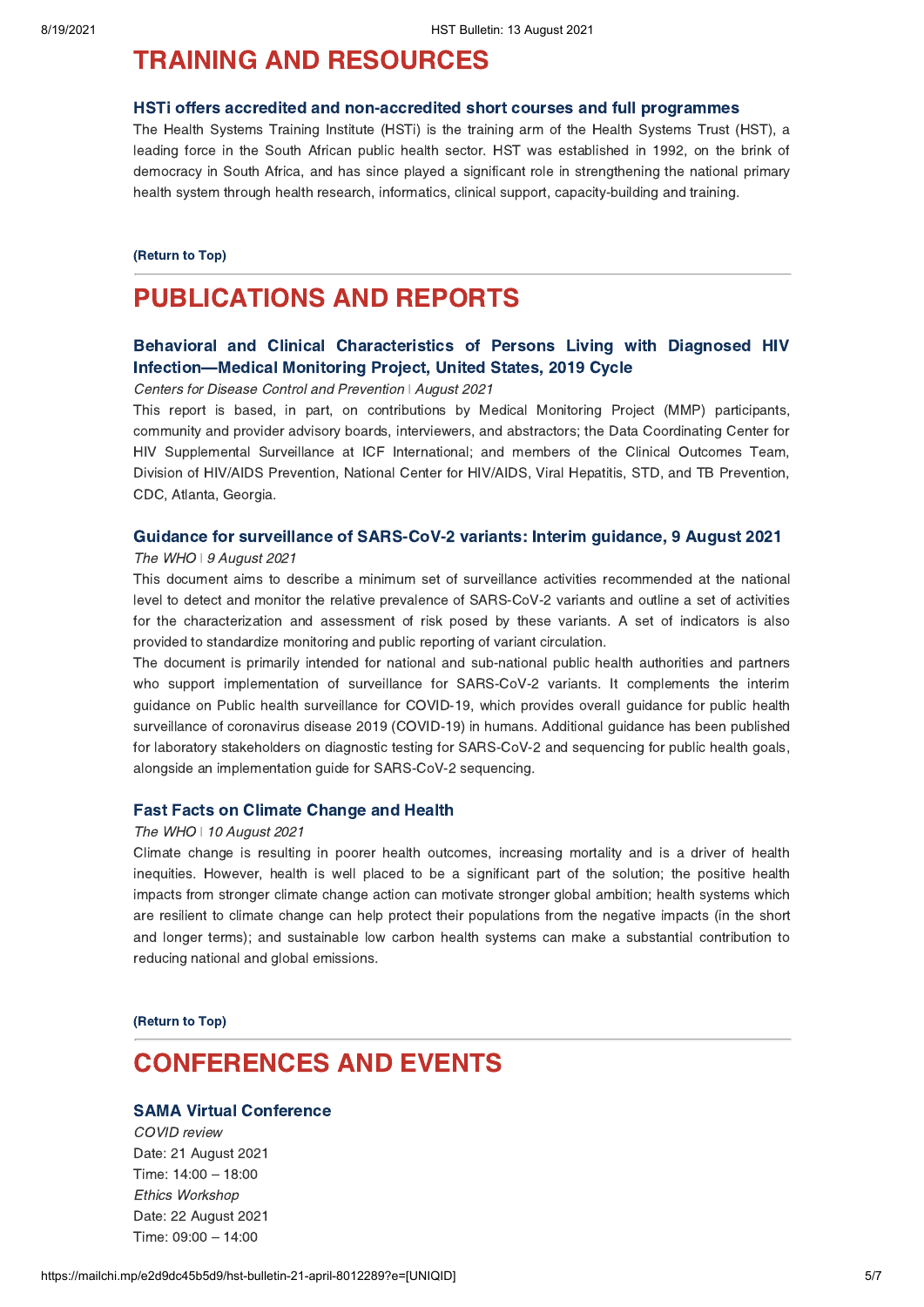Practising Medicine During a Pandemic Date: 29 August 2021 Time: 09:00 – 14:00 Register for these theories are the contracted for the contracted for the contracted for the contracted for the contracted for the contracted for the contracted for the contracted for the contracted for the contracted for events: https://www.exbo.co.za/REG/dynamic\_forms/generated\_forms/sama\_2021\_virtual\_register.php

## [Regional Committee for Africa: seventy-first session](https://www.afro.who.int/about-us/governance/sessions/seventy-first-session-who-regional-committee-africa)

The Seventy-first session of the WHO Regional Committee for Africa is expected to be held in a virtual format from 24 to 26 August 2021. The virtual session will be held under Special procedures for the conduct of the virtual session of the Regional Committee for Africa. The provisional agenda of the meeting was shared with all participants with the invitation letters. More details to follow.

# [Strengthening Infection Prevention and Control Activities and Embedding IPC in](https://who.zoom.us/webinar/register/WN_YW_gokieSrKPHRw8x6bv5A) AMR NAP Implementation

Date: 2 September 2021

Time: 10:00 (CET) and 14:00 (CET)

Speakers: Prof. Benedetta Allegranzi, Technical Lead, IPC Hub and Task Force, WHO HQ, and Dr. Maha Talaat Ismail, Regional Adviser, AMR & Infection Control, WHO Eastern Mediterranean Regional Office, Cairo, Egypt.

10:00 (CET) registration: https://who.zoom.us/webinar/register/WN\_YW\_gokieSrKPHRw8x6bv5A 14:00 (CET) registration: https://who.zoom.us/webinar/register/WN\_G5-JlrMFSHK3YonPNkPCNA

### [Less alcohol webinar series: are policy actions at pace with evidence?](https://www.who.int/news-room/events/detail/2021/09/03/default-calendar/less-alcohol-webinar-series-are-policy-actions-at-pace-with-evidence)

Date: 3 September 2021

Time: 14:00 – 15:30 (CET)

The proportion of current drinkers and heavy drinking will globally increase by 2030. Irrespective of these trends, the impact of alcohol consumption is already alarming in terms of social, economic and health consequences. Alcohol consumption has also exacerbated during the COVID-19 pandemic, leading to increased virus-induced inflammation and potentially worsening COVID-related outcomes.

Despite these compelling figures, the alcohol field remains behind schedule to attain the Sustainable Development Goals. In recent years, the divide between evidence and applied policies for reducing the harmful use of alcohol has broadened. The new evidence about the effect of alcohol consumption in cancers, the progress made in some countries, the stocktake and agreement on what works to reduce the harmful use of alcohol, the establishment and reinforcement of civil society organisations, the increasing interest of countries in tackling the commercial determinants of alcohol, among many other factors, set out a momentum for strengthening the connections among different stakeholders.

For more information, contact: Lessalcohol@who.int

[\(Return to Top\)](#page-0-1)

# <span id="page-5-0"></span>JOB OPPORTUNITIES

## [BORDER HEALTH PROJECT: Independent Contractor](https://www.hst.org.za/Pages/Independent-Contractor-Training-and-Development-Programme.aspx)

Border Health Preparedness Assessment and Country Readiness Plans' (or 'Border Health') project Closing Date: 15 August 2021

## [HEALTH SYSTEMS TRAINING INSTITUTE \(HSTi\): Community Mobilisation Co](https://careers.hstinstitute.co.za/careers/14/view)ordinator – DO ART Project

Closing date: 23 August 2021

[\(Return to Top\)](#page-0-1)